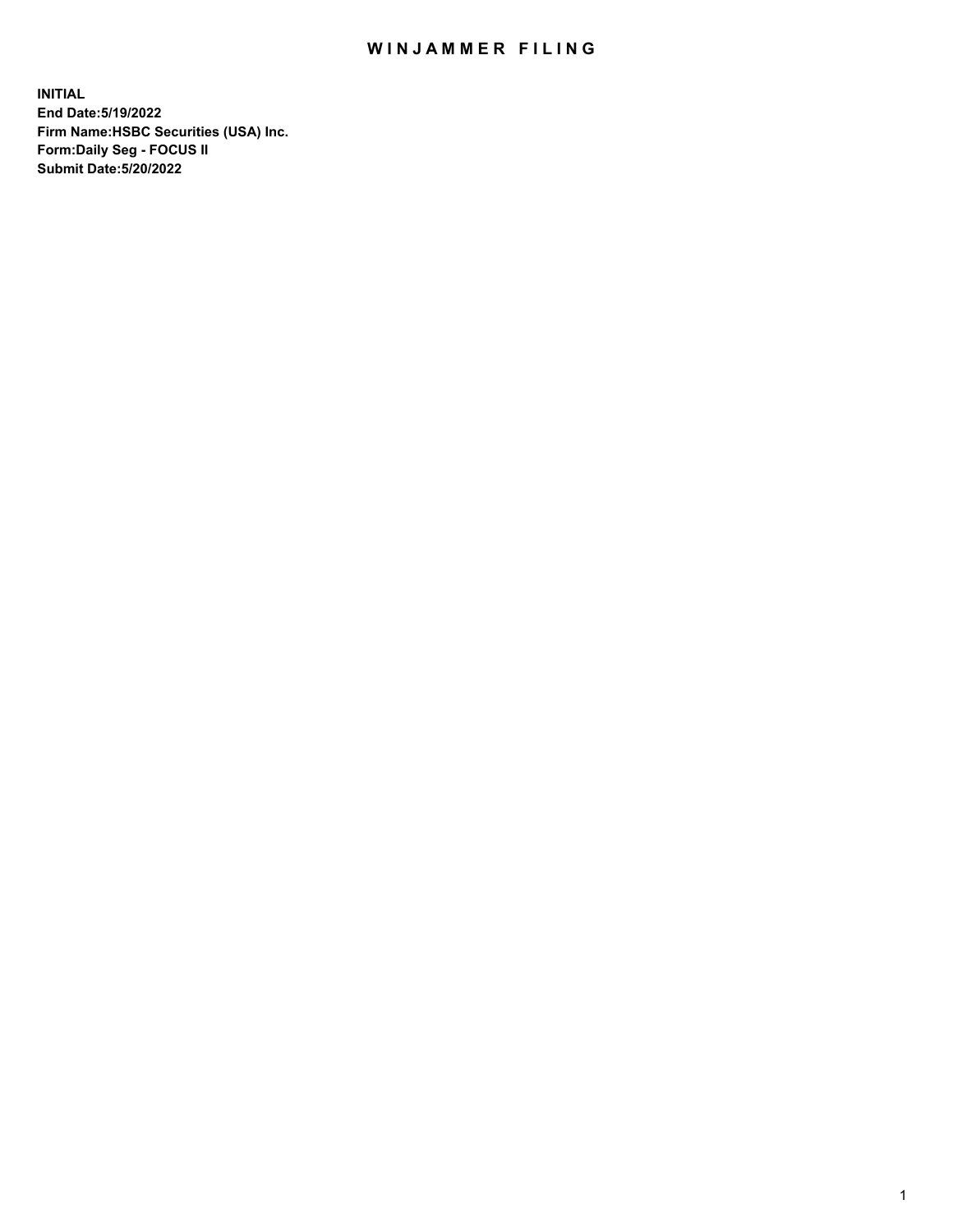**INITIAL End Date:5/19/2022 Firm Name:HSBC Securities (USA) Inc. Form:Daily Seg - FOCUS II Submit Date:5/20/2022 Daily Segregation - Cover Page**

| Name of Company                                                                                                                                                                                                                                                                                                               | <b>HSBC Securities (USA) Inc.</b>                           |
|-------------------------------------------------------------------------------------------------------------------------------------------------------------------------------------------------------------------------------------------------------------------------------------------------------------------------------|-------------------------------------------------------------|
| <b>Contact Name</b>                                                                                                                                                                                                                                                                                                           | <b>Michael Vacca</b>                                        |
| <b>Contact Phone Number</b>                                                                                                                                                                                                                                                                                                   | 212-525-7951                                                |
| <b>Contact Email Address</b>                                                                                                                                                                                                                                                                                                  | michael.vacca@us.hsbc.com                                   |
| FCM's Customer Segregated Funds Residual Interest Target (choose one):<br>a. Minimum dollar amount: ; or<br>b. Minimum percentage of customer segregated funds required:% ; or<br>c. Dollar amount range between: and; or<br>d. Percentage range of customer segregated funds required between:% and%.                        | 161,000,000<br><u>0</u><br>0 <sub>0</sub><br>0 <sub>0</sub> |
| FCM's Customer Secured Amount Funds Residual Interest Target (choose one):<br>a. Minimum dollar amount: ; or<br>b. Minimum percentage of customer secured funds required:%; or<br>c. Dollar amount range between: and; or<br>d. Percentage range of customer secured funds required between: % and %.                         | 15,000,000<br><u>0</u><br>0 <sub>0</sub><br>0 <sub>0</sub>  |
| FCM's Cleared Swaps Customer Collateral Residual Interest Target (choose one):<br>a. Minimum dollar amount: : or<br>b. Minimum percentage of cleared swaps customer collateral required:%; or<br>c. Dollar amount range between: and; or<br>d. Percentage range of cleared swaps customer collateral required between:% and%. | 79,000,000<br><u>0</u><br>00<br>00                          |

Attach supporting documents CH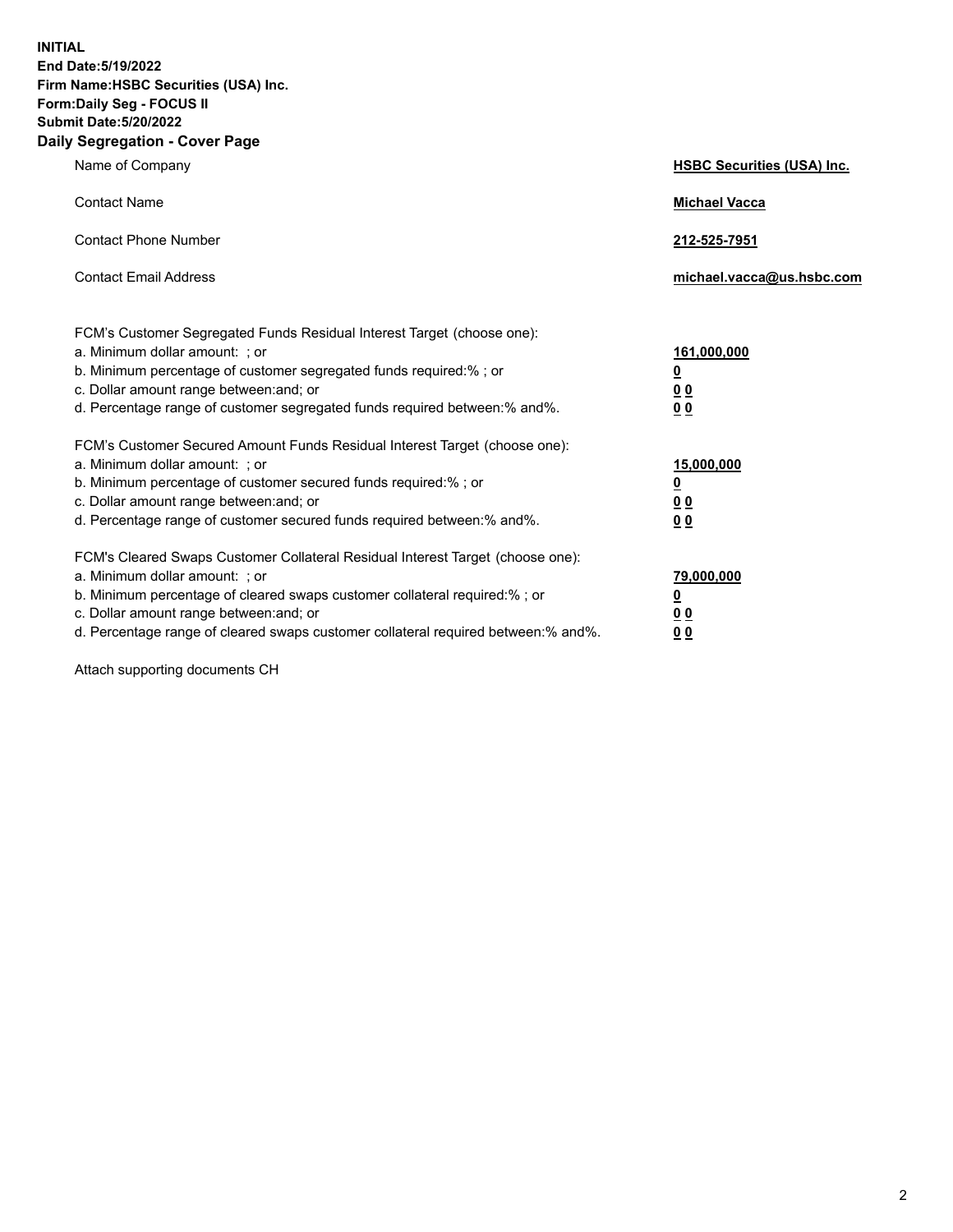**INITIAL End Date:5/19/2022 Firm Name:HSBC Securities (USA) Inc. Form:Daily Seg - FOCUS II Submit Date:5/20/2022 Daily Segregation - Secured Amounts** Foreign Futures and Foreign Options Secured Amounts Amount required to be set aside pursuant to law, rule or regulation of a foreign government or a rule of a self-regulatory organization authorized thereunder **0** [7305] 1. Net ledger balance - Foreign Futures and Foreign Option Trading - All Customers A. Cash **165,688,300** [7315] B. Securities (at market) **39,984,185** [7317] 2. Net unrealized profit (loss) in open futures contracts traded on a foreign board of trade **-33,530,487** [7325] 3. Exchange traded options a. Market value of open option contracts purchased on a foreign board of trade **0** [7335] b. Market value of open contracts granted (sold) on a foreign board of trade **0** [7337] 4. Net equity (deficit) (add lines 1. 2. and 3.) **172,141,998** [7345] 5. Account liquidating to a deficit and account with a debit balances - gross amount **42,483** [7351] Less: amount offset by customer owned securities **-42,332** [7352] **151** [7354] 6. Amount required to be set aside as the secured amount - Net Liquidating Equity Method (add lines 4 and 5) **172,142,149** [7355] 7. Greater of amount required to be set aside pursuant to foreign jurisdiction (above) or line 6. **172,142,149** [7360] FUNDS DEPOSITED IN SEPARATE REGULATION 30.7 ACCOUNTS 1. Cash in banks A. Banks located in the United States **21,755,171** [7500] B. Other banks qualified under Regulation 30.7 **0** [7520] **21,755,171** [7530] 2. Securities A. In safekeeping with banks located in the United States **39,984,185** [7540] B. In safekeeping with other banks qualified under Regulation 30.7 **0** [7560] **39,984,185** [7570] 3. Equities with registered futures commission merchants A. Cash **0** [7580] B. Securities **0** [7590] C. Unrealized gain (loss) on open futures contracts **0** [7600] D. Value of long option contracts **0** [7610] E. Value of short option contracts **0** [7615] **0** [7620] 4. Amounts held by clearing organizations of foreign boards of trade A. Cash **0** [7640] B. Securities **0** [7650] C. Amount due to (from) clearing organization - daily variation **0** [7660] D. Value of long option contracts **0** [7670] E. Value of short option contracts **0** [7675] **0** [7680] 5. Amounts held by members of foreign boards of trade A. Cash **169,419,791** [7700] B. Securities **0** [7710] C. Unrealized gain (loss) on open futures contracts **-33,530,487** [7720] D. Value of long option contracts **0** [7730] E. Value of short option contracts **0** [7735] **135,889,304** [7740] 6. Amounts with other depositories designated by a foreign board of trade **0** [7760] 7. Segregated funds on hand **0** [7765] 8. Total funds in separate section 30.7 accounts **197,628,660** [7770] 9. Excess (deficiency) Set Aside for Secured Amount (subtract line 7 Secured Statement Page 1 from Line 8) **25,486,511** [7380] 10. Management Target Amount for Excess funds in separate section 30.7 accounts **15,000,000** [7780]

11. Excess (deficiency) funds in separate 30.7 accounts over (under) Management Target **10,486,511** [7785]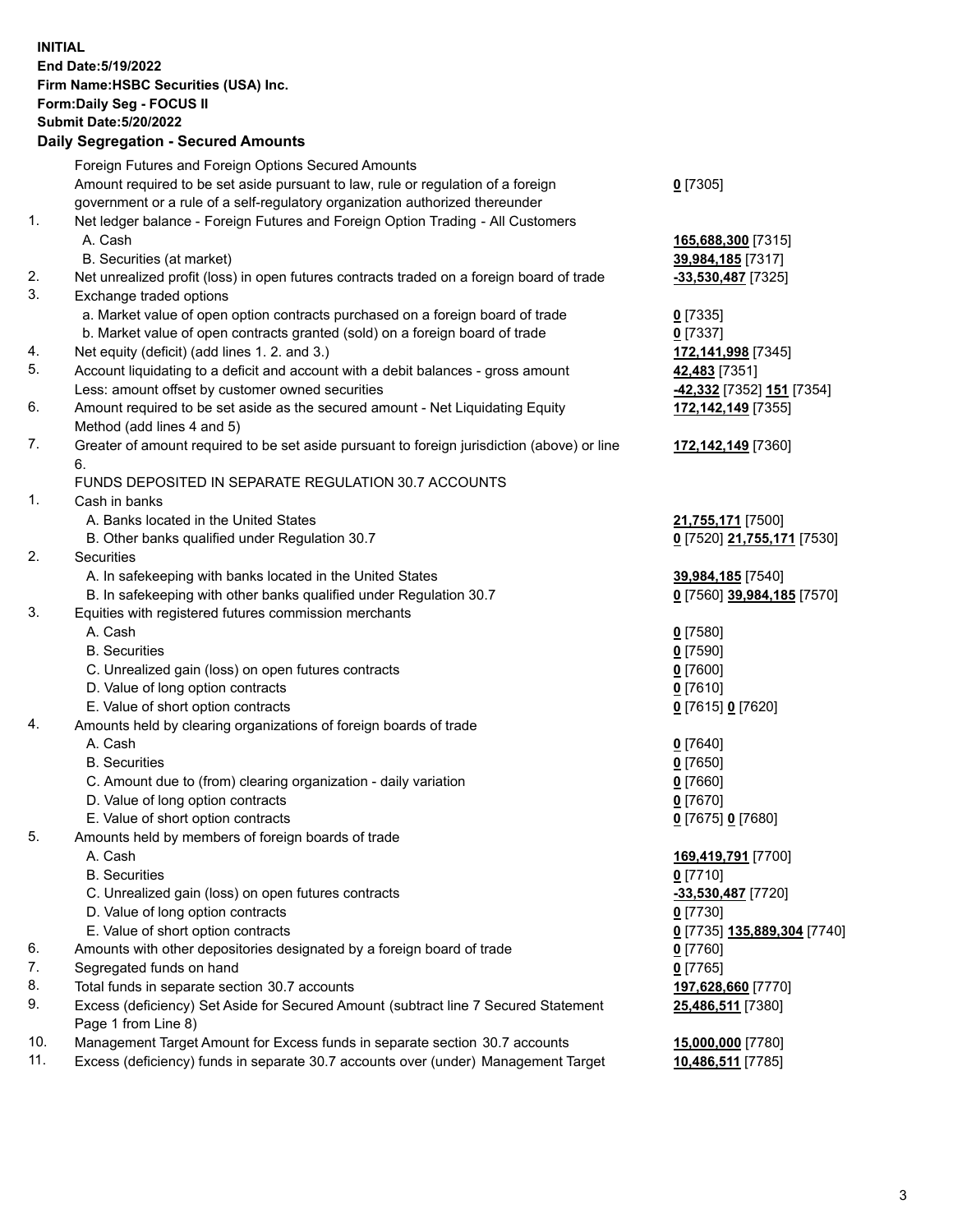| <b>INITIAL</b> |                                                                                                |                             |
|----------------|------------------------------------------------------------------------------------------------|-----------------------------|
|                | End Date: 5/19/2022                                                                            |                             |
|                | Firm Name: HSBC Securities (USA) Inc.                                                          |                             |
|                | Form: Daily Seg - FOCUS II                                                                     |                             |
|                | <b>Submit Date: 5/20/2022</b>                                                                  |                             |
|                | Daily Segregation - Segregation Statement                                                      |                             |
|                | SEGREGATION REQUIREMENTS(Section 4d(2) of the CEAct)                                           |                             |
| 1.             | Net ledger balance                                                                             |                             |
|                | A. Cash                                                                                        | 3,962,867,432 [7010]        |
|                | B. Securities (at market)                                                                      | 1,275,401,666 [7020]        |
| 2.             | Net unrealized profit (loss) in open futures contracts traded on a contract market             | -1,792,854,274 [7030]       |
| 3.             | Exchange traded options                                                                        |                             |
|                | A. Add market value of open option contracts purchased on a contract market                    | 4,788,298,928 [7032]        |
|                | B. Deduct market value of open option contracts granted (sold) on a contract market            | $-1,013,802,184$ [7033]     |
| 4.             | Net equity (deficit) (add lines 1, 2 and 3)                                                    | 7,219,911,568 [7040]        |
| 5.             | Accounts liquidating to a deficit and accounts with                                            |                             |
|                | debit balances - gross amount                                                                  | 17,785,829 [7045]           |
|                | Less: amount offset by customer securities                                                     | -17,785,829 [7047] 0 [7050] |
| 6.             | Amount required to be segregated (add lines 4 and 5)                                           | 7,219,911,568 [7060]        |
|                | FUNDS IN SEGREGATED ACCOUNTS                                                                   |                             |
| 7.             | Deposited in segregated funds bank accounts                                                    |                             |
|                | A. Cash                                                                                        | 8,309,779 [7070]            |
|                | B. Securities representing investments of customers' funds (at market)                         | $0$ [7080]                  |
|                | C. Securities held for particular customers or option customers in lieu of cash (at<br>market) | 407,138,388 [7090]          |
| 8.             | Margins on deposit with derivatives clearing organizations of contract markets                 |                             |
|                | A. Cash                                                                                        | 2,076,722,672 [7100]        |
|                | B. Securities representing investments of customers' funds (at market)                         | 373,087,549 [7110]          |
|                | C. Securities held for particular customers or option customers in lieu of cash (at<br>market) | 809,805,685 [7120]          |
| 9.             | Net settlement from (to) derivatives clearing organizations of contract markets                | -115,959,812 [7130]         |
| 10.            | Exchange traded options                                                                        |                             |
|                | A. Value of open long option contracts                                                         | 4,788,298,928 [7132]        |
|                | B. Value of open short option contracts                                                        | -1,013,802,184 [7133]       |
| 11.            | Net equities with other FCMs                                                                   |                             |
|                | A. Net liquidating equity                                                                      | -177,589 [7140]             |
|                | B. Securities representing investments of customers' funds (at market)                         | $0$ [7160]                  |
|                | C. Securities held for particular customers or option customers in lieu of cash (at<br>market) | 22,683,594 [7170]           |
| 12.            | Segregated funds on hand                                                                       | 35,773,999 [7150]           |
| 13.            | Total amount in segregation (add lines 7 through 12)                                           | 7,391,881,009 [7180]        |
| 14.            | Excess (deficiency) funds in segregation (subtract line 6 from line 13)                        | 171,969,441 [7190]          |
| 15.            | Management Target Amount for Excess funds in segregation                                       | 161,000,000 [7194]          |
|                |                                                                                                |                             |

16. Excess (deficiency) funds in segregation over (under) Management Target Amount Excess

**10,969,441** [7198]